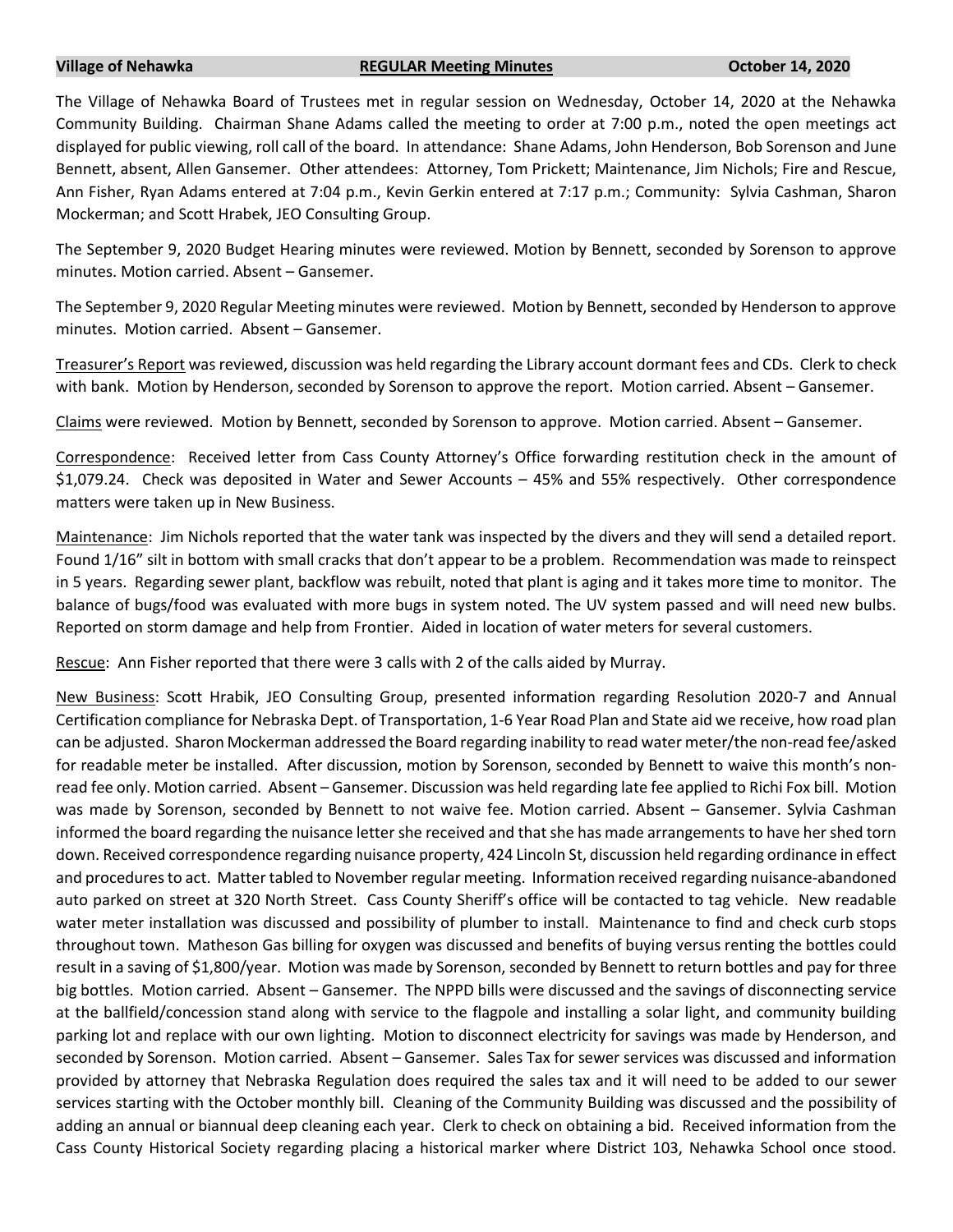Motion by Sorenson, seconded by Bennett to approve placement of marker at the ballfield. Motion carried. Absent – Gansemer. Received request from Susan Rice about adding seasonal/holiday banners to our business district to be purchased with donations. Board approved said request and to notify S. Rice.

Old Business: Fire/Rescue funding and cost sharing were discussed. Gerkin handed out information with a breakdown of insurance needs and cost sharing needs for 2020-21. Motion by Bennett, seconded by Henderson to approve \$3,000 for fiscal year 2020-21. Motion carried. Absent – Gansemer. Ordinance 2020-8, An Ordinance Prohibiting The Possession Of Hoofed Animals; To Provide For An Effective Date, was read and Motion by Sorenson, seconded by Henderson to waive the three-reading rule. Motion carried. Absent – Gansemer. Motion to adopt Ordinance 2020-8 was made by Henderson, seconded by Sorenson with Bennett voting No. Motion carried. Absent – Gansemer. Resolution 2020-7, Signing of the Municipal Annual Certification of Program Compliance Form 2020, and Municipal Annual Certification of Program Compliance to Nebraska Board of Public Roads Classifications and Standards 2020 were presented and read. Motion by Bennett, seconded by Henderson to approve and sign Resolution 2020-7 and Annual Certification. Motion carried. Absent – Gansemer. Discussion was held regarding customer list of open balances for water and sewer accounts. Motion by Bennett, seconded by Sorenson to send Notice of Disconnection letters to customers listed. Motion carried. Absent – Gansemer.

Motion by Sorenson, seconded by Bennett to adjourn at 9:08 p.m. Motion carried.

## **CLAIMS – OCTOBERR 2020**

| <b>Account</b>  | Vendor                                                | <b>Amount</b> |
|-----------------|-------------------------------------------------------|---------------|
| <b>GENERAL:</b> | Allen Gansemer - Meetings                             | 60.00         |
|                 | <b>Bob Sorenson - Meetings</b>                        | 150.00        |
|                 | John Henderson - Meetings                             | 120.00        |
|                 | June Bennett - Meetings                               | 150.00        |
|                 | <b>Shane Adams-Meetings</b>                           | 150.00        |
|                 | <b>Frontier Cooperative</b>                           | 129.71        |
|                 | <b>Future Technologies-General</b>                    | 35.00         |
|                 | Jimmy Nichols-Salary                                  | 2,173.51      |
|                 | Patricia Neu-Salary                                   | 669.23        |
|                 | JSM Concrete (Road Work So. Of Flag<br>Pole)          | 7,736.00      |
|                 | Lincoln Journal Star/Lee Adver                        | 93.12         |
|                 | Nebraska Dept of Rev-Form 941N 2020<br>Q <sub>3</sub> | 163.71        |
|                 | NPPD-217 Sherman Ave                                  | 160.80        |
|                 | NPPD-221 Elm St                                       | 34.21         |
|                 | NPPD-416 Maple St                                     | 34.21         |
|                 | NPPD-Corner of Main & Elm St                          | 34.21         |
|                 | NPPD-Main St & Washington                             | 109.52        |
|                 | NPPD-Streetlights                                     | 400.28        |
|                 | One Call Concepts, Inc.                               | 7.68          |
|                 | Patricia Neu-Exp (paint/supplies - 1 roll<br>stamps)  | 96.81         |
|                 | <b>Premier Waste Solutions</b>                        | 48.00         |
|                 | Reinsch Slattery Bear Minahan Prickett,<br>P.C.       | 527.00        |
|                 | Windstream 4022270100                                 | 33.17         |
|                 | Windstream 4022279923                                 | 99.68         |